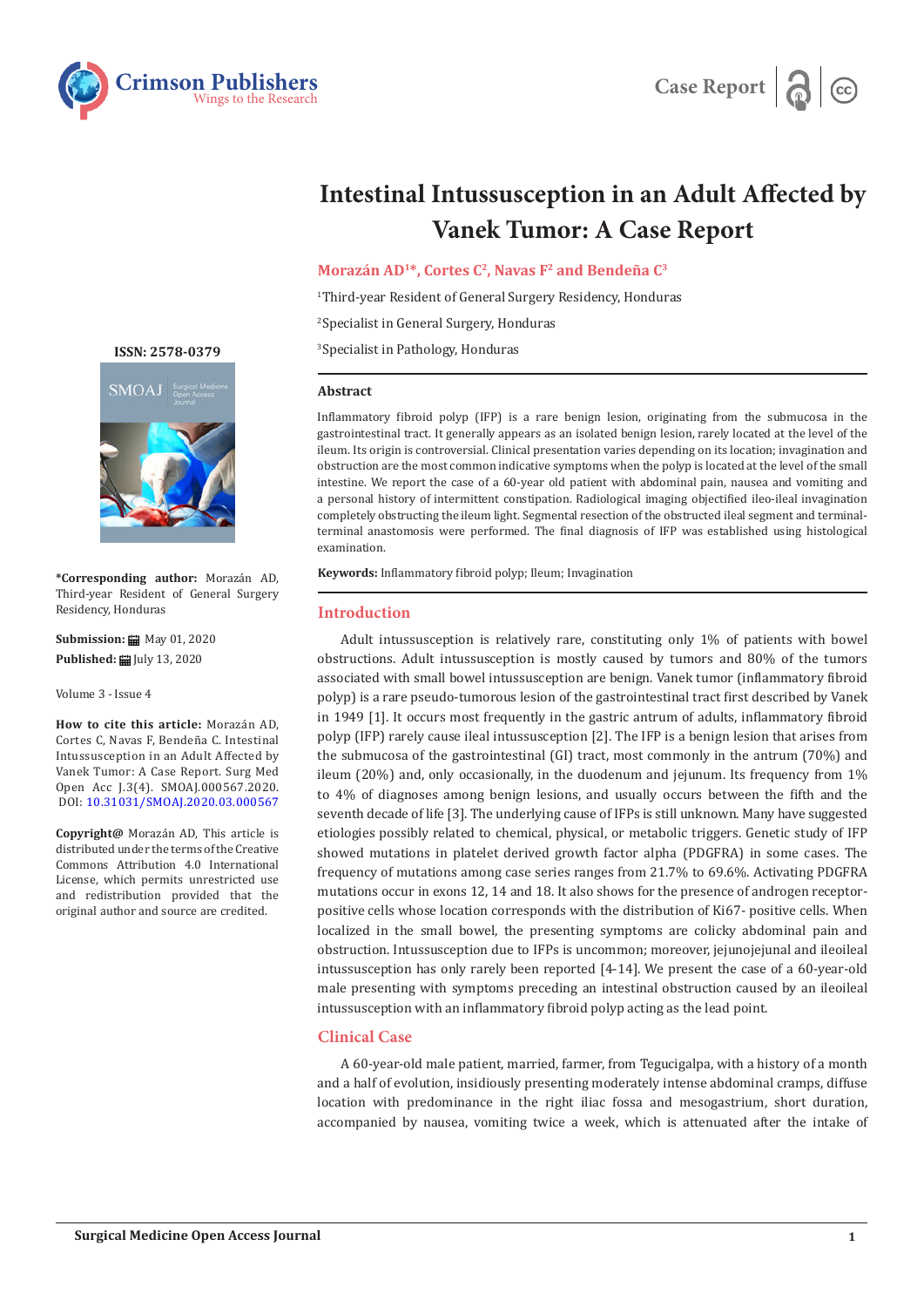analgesics and antispasmodics. Evaluated by general practitioner and managed with antispasmodics, changes in lifestyle and diet. The patient continued with insidious, sporadic, and self-limited episodes of pain until one day prior to admission presented an exacerbation with increased intensity without attenuating the intake of analgesics and antispasmodics, so he went to the emergency surgery assessment general. Pathological personal history of systemic arterial hypertension managed with irbersartan 300mg orally every day, benign prostatic hyperplasia treated with alfuzosin once daily, grade I obesity. On physical examination, the patient presented complaining with pain facies, hemodynamically stable with vital signs of BP 130/90mmhg, FC 96x, FR 16x, temperature of 36.5 ℃ without data of respiratory distress, oxygen saturation of 98% with ambient air , chest with well-ventilated lung fields with vesicular murmur, globular abdomen at the expense of adipose tissue, hypoactive intestinal noises 2 per minute, without distension, percussion without alterations, soft, depressible, moderate pain on deep palpation in the iliac fossa and right flank, no involuntary muscular resistance, no data of peritoneal irritation, no palpable tumors or visceromegalies. Genitals and inguinal region without alterations. No stool to the rectal touch. Laboratory tests were requested with the following results: Hb 12.1g/dL, H to 38.5mL/dL, VCM 91.9μm<sup>3</sup> , WBC. 10,800/mm3 , neutrophils 72.2%, platelets 474,000/mm3 ; Biochemical: Glucose 100mg/dL, Na 140mEq/L, K 4.4mEq/L, creatinine 1.0mg/dL, BUN 13.8mg/dL, urea 32.5mg/dL, Alb 5.1g/dL, TGO 23U/L, TGP 36U/L.

Subsequently, his study was complemented by requesting abdominal tomography. In which a proximal ileal loop was observed with the presence of distal cystic tumor that measures approximately 3.5cm with proximal dilation of this intestinal loop with a hydro-air level, related to intestinal invagination. No data of intestinal obstruction, free fluid, or pneumoperitoneum were observed (Figure 1). He was admitted for surgical treatment with a diagnosis of intestinal invagination. A diagnostic laparoscopy was performed and turned in open laparotomy with the following findings, a firm consistency tumor in the small intestine at the level of the ileum 7cm long and 3.5cm in diameter, occupying the entire lumen of the intestine, with an ileo-ileal invagination segment of approximately 15cm (Figure 2). The tumor was evaluated small intestine segment which measures 7cm long by 3.5cm in diameter with a light brown, smooth, shiny serosa, wall 4cm thick, trabeculated mucosa preserved in the intestinal wall, a nodular mass measuring 4 by 3.5cm, gray, cream attached directly to the wall, clean surgical edges of soft consistency and gelatinous appearance, well defined, not encapsulated with moderate amount of non-foul, non-hot inflammatory fluid (Figure 3). It was decided to perform resection and ileo-ileum anastomosis, the patient evolved satisfactorily and began diet 24 hours post-operative and discharged 4 days later without complications. Histological reported myxoid-like lesion made up of elongated fibroblasts, also with an inflammatory infiltrate polyp accompanied by eosinophils. It grows in the submucosa, pushes and ulcerates the submucosa, with an acute inflammatory reaction. well-defined tumor without cell atypia or mitosis, normal surgical edges (Figure 4).



**Figure 1:** Proximal ileal loop with the presence of distal cystic tumor that measures approximately 3.5cm with proximal dilation of this intestinal loop with a hydro-air level, related to intestinal invagination.



**Figure 2:** Firm consistency tumor in the ileum 7cm long and 3.5cm in diameter, occupying the entire lumen of the intestine, with an ileo-ileal invagination.



**Figure 3:** The tumor with a light brown, smooth, shiny serosa, trabeculated mucosa preserved in the intestinal wall, a nodular mass, cream attached directly to the wall, clean surgical edges of soft consistency and gelatinous appearance, well defined, not encapsulated.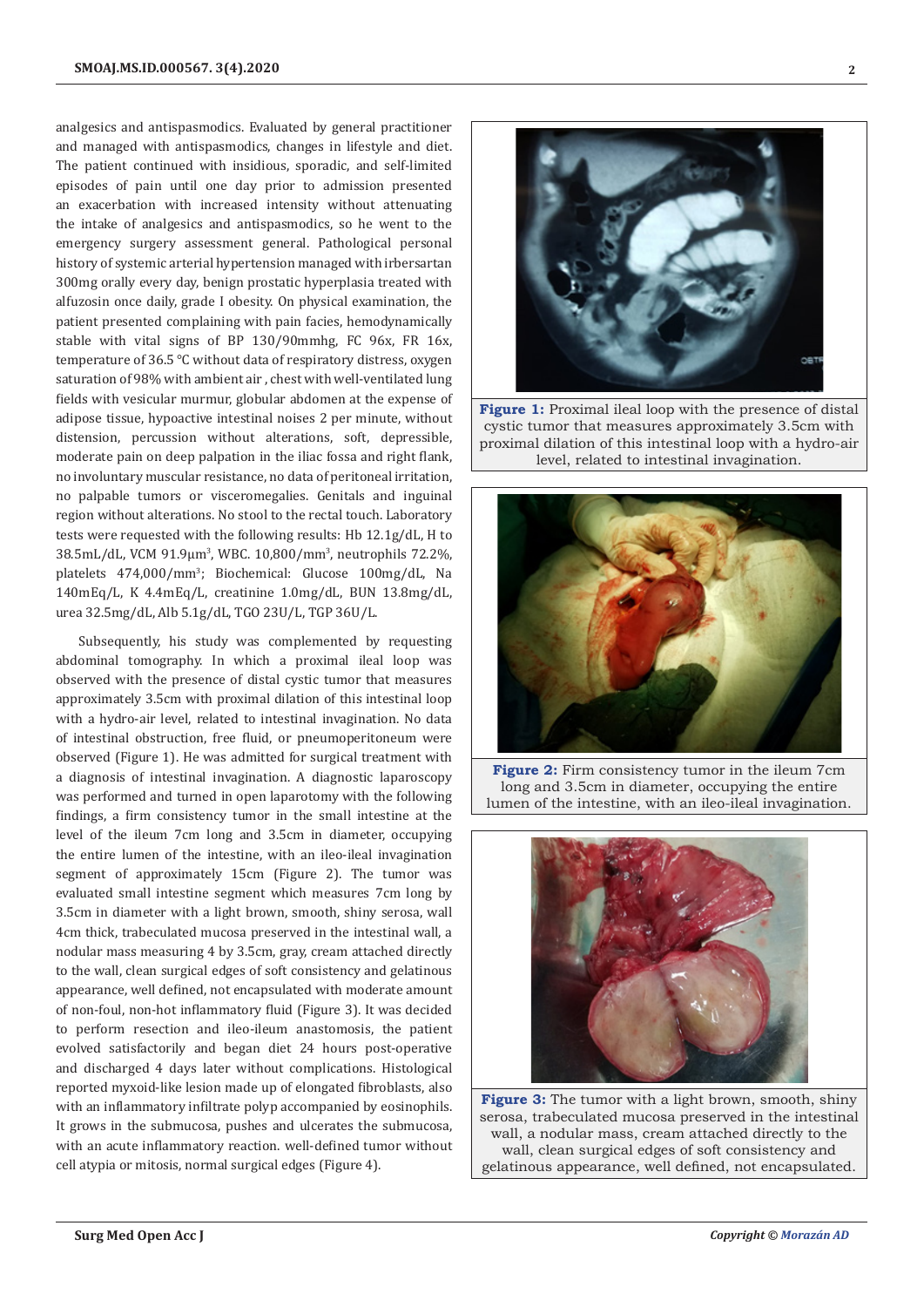

#### **Discussion**

Inflammatory fibroid polyp (IFP) is a rare, benign lesion originating from the submucosa of the gastrointestinal tract [5]. The Inflammatory fibroid polyp (IFP) is a mesenchymal polypoid lesion of the gastrointestinal tract that follows a benign course. Incidence is extremely low: from 0.1% to 2% [6]. This tumor is discovered at any age but is more often in adults especially between 60 and 70 years old [7]. IFP was first described as "polypoid fibroma" in 1920 by Konjetzny. In 1949, Vanek named it as "gastric submucosal granuloma with eosinophilic infiltration" and described six cases. Later, it became recognized by a variety of different names: eosinophilic granuloma, polypoid fibroma, gastric fibroma with eosinophilic infiltration, polypoid eosinophilic granuloma, inflammatory pseudotumor, and Vanek's polyp. In 1953, Helwig et al. introduced the term "inflammatory fibroid polyp" to define the disease.

IFP lesion that arises from the GI tract submucosa, are classified as submucosal tumor of connective tissue; it is most commonly found in the antrum (70%) and ileum (20%). Other sites in descending order are colon, jejunum, duodenum, and esophagus. Rarely it reaches more than 6cm, however there is a case of IFP reported with 12.5cm diameter [3]. Most of the studies correspond to cases reports. Probably one of the biggest reports is a review of 76 cases Johnstone and Morson found a relative incidence of 75% gastric, 18% small intestinal, 7% colonic, and 1% esophageal. IFP affects all ages, with the peak incidence in the fifth and sixth decades. In two reviews of IFPs a slight male predominance was found [4]. A case was reported in Costa Rica by Madriz et al. [9], in a 58 years old male, with history of three months of episodic abdominal pain. In laparotomy the finding was a jejunal tumor (2cm), associated with intestinal invagination. The lesion was resected, and an ileo-jejunal anastomosis was performed. Histological report corresponds to IFP [8].

When symptomatic, Vanek's tumors are usually associated with abdominal pain, weight loss, bleeding, dyspeptic symptoms, iron deficiency anaemia and intussusception. Their size determines whether they are symptomatic or not. Clinical symptoms may vary according to the site and size of the tumor [9]. The most common acute sensation of an IFP in the small bowel is intussusception with bowel obstruction [5]. The diagnosis in adults is often more difficult because symptoms are usually non-specific and sometimes chronic with recurrent episodes of sub-acute obstruction. It is an unusual diagnosis in adults, accounting for only 5% of mechanical intestinal obstruction [10].

Abdominal tomography scanning is the most useful study because it reveals a mass with a central dense area and a halo of low attenuation representing the intussusceptum. Newer techniques which have recently assisted in the diagnosis include capsule endoscopy and retrograde double balloon enteroscopy [11]. Computed tomography widely indicated in adults, it makes it possible to make a positive diagnosis of intussusception and to describe, as far as possible, the causal lesion (site, spontaneous density). In our case, a proximal ileal loop was observed with the presence of distal cystic tumor that measures approximately 3.5cm with proximal dilation of this intestinal loop with a hydro-air level, related to intestinal invagination. The search for signs of severity is essential for management and prognosis. The CT scan is the best test to predict intestinal distress [7].

The operation should be performed as early as possible in order to prevent the intussusceptions from leading to ischemia, necrosis and subsequent perforation of the invaginated bowel segment. Exploratory laparoscopy or laparotomy is frequently recommended as the best treatment for intussusceptions caused by IFP. When surgery is delayed and intestinal perforation with peritonitis occurs, there is a considerable increase in morbidity and mortality [13]. The appropriate management of adult intussusceptions remains controversial, with the debate focusing mostly on the issue of primary en bloc resection vs initial reduction followed by more limited resection. The vast majority of these lesions arise as a primary lesion, in which resection without reduction is recommended [14]. In our case, it was decided to perform resection and ileo-ileum anastomosis, the patient evolved satisfactorily.

#### **References**

- 1. [Daum O, Hes O, Vanecek T, Benes Z, Sima R, et al. \(2005\) Vanek's Tumor](https://www.sciencedirect.com/science/article/abs/pii/S109291340300114X) [\(Inflammatory Fibroid Polyp\). Report of 18 cases and comparison with](https://www.sciencedirect.com/science/article/abs/pii/S109291340300114X) [three cases of original Vanek's series. Annals of Diagnostic Pathology](https://www.sciencedirect.com/science/article/abs/pii/S109291340300114X) [7\(6\): 337-347.](https://www.sciencedirect.com/science/article/abs/pii/S109291340300114X)
- 2. [Akbulut S, Mahsuni M, Cakabay Bahri, Sule Bakir, Ayhan Senol \(2009\)](https://pubmed.ncbi.nlm.nih.gov/19918392/) [Giant inflammatory fibroid polyp of ileum causing intussusception: a](https://pubmed.ncbi.nlm.nih.gov/19918392/) [case report. Cases J 2: 8616.](https://pubmed.ncbi.nlm.nih.gov/19918392/)
- 3. Fazzio C, Madeira E (2015) Inflammatory fibroid polyp (Vanek's polyp): a case report and literature review. J Bras Patol Med Lab 51(2): 117-120.
- 4. [Bays D, Anagnostopoulos G, Katsaounos E, Filis P, Missas \(2004\)](https://pubmed.ncbi.nlm.nih.gov/15573926/) [Inflammatory fibroid polyp of the small intestine causing](https://pubmed.ncbi.nlm.nih.gov/15573926/) [intussusception: A report of two cases. Dig Dis Sci 49\(10\): 1677-1680.](https://pubmed.ncbi.nlm.nih.gov/15573926/)
- 5. [Jukic Z, Ferencic Z, Radulovic P, Mijic A \(2014\) Estrogen and androgen](https://pubmed.ncbi.nlm.nih.gov/25503150/) [receptors in inflammatory fibroid polyp \(Vanek's Tumor\): Case report.](https://pubmed.ncbi.nlm.nih.gov/25503150/) [Anticancer Res 34\(12\): 7203-7206.](https://pubmed.ncbi.nlm.nih.gov/25503150/)
- 6. Lee C, Yuen MK (2014) Inflammatory fibroid polyps causing intussusception in adult patients: Two case reports and review of literature focusing on radiological features. Hong Kong J Radiol 17: 271- 276.